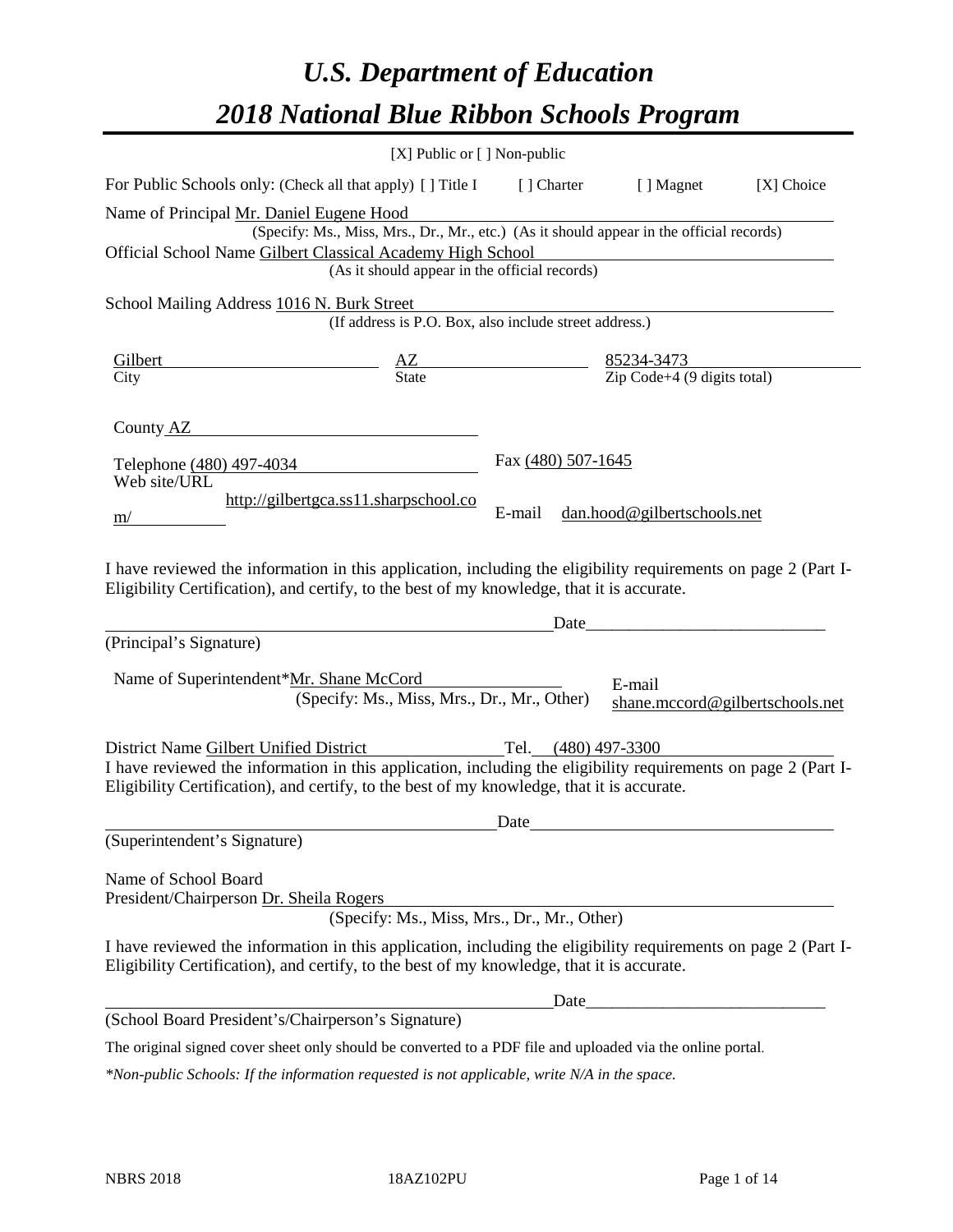The signatures on the first page of this application (cover page) certify that each of the statements below, concerning the school's eligibility and compliance with U.S. Department of Education and National Blue Ribbon Schools requirements, are true and correct.

- 1. The school configuration includes one or more of grades K-12. (Schools on the same campus with one principal, even a K-12 school, must apply as an entire school.)
- 2. All nominated public schools must meet the state's performance targets in reading (or English language arts) and mathematics and other academic indicators (i.e., attendance rate and graduation rate), for the all students group and all subgroups, including having participation rates of at least 95 percent using the most recent accountability results available for nomination.
- 3. To meet final eligibility, all nominated public schools must be certified by states prior to September 2018 in order to meet all eligibility requirements. Any status appeals must be resolved at least two weeks before the awards ceremony for the school to receive the award.
- 4. If the school includes grades 7 or higher, the school must have foreign language as a part of its curriculum.
- 5. The school has been in existence for five full years, that is, from at least September 2012 and each tested grade must have been part of the school for the past three years.
- 6. The nominated school has not received the National Blue Ribbon Schools award in the past five years: 2013, 2014, 2015, 2016, or 2017.
- 7. The nominated school has no history of testing irregularities, nor have charges of irregularities been brought against the school at the time of nomination. The U.S. Department of Education reserves the right to disqualify a school's application and/or rescind a school's award if irregularities are later discovered and proven by the state.
- 8. The nominated school has not been identified by the state as "persistently dangerous" within the last two years.
- 9. The nominated school or district is not refusing Office of Civil Rights (OCR) access to information necessary to investigate a civil rights complaint or to conduct a district-wide compliance review.
- 10. The OCR has not issued a violation letter of findings to the school district concluding that the nominated school or the district as a whole has violated one or more of the civil rights statutes. A violation letter of findings will not be considered outstanding if OCR has accepted a corrective action plan from the district to remedy the violation.
- 11. The U.S. Department of Justice does not have a pending suit alleging that the nominated school or the school district as a whole has violated one or more of the civil rights statutes or the Constitution's equal protection clause.
- 12. There are no findings of violations of the Individuals with Disabilities Education Act in a U.S. Department of Education monitoring report that apply to the school or school district in question; or if there are such findings, the state or district has corrected, or agreed to correct, the findings.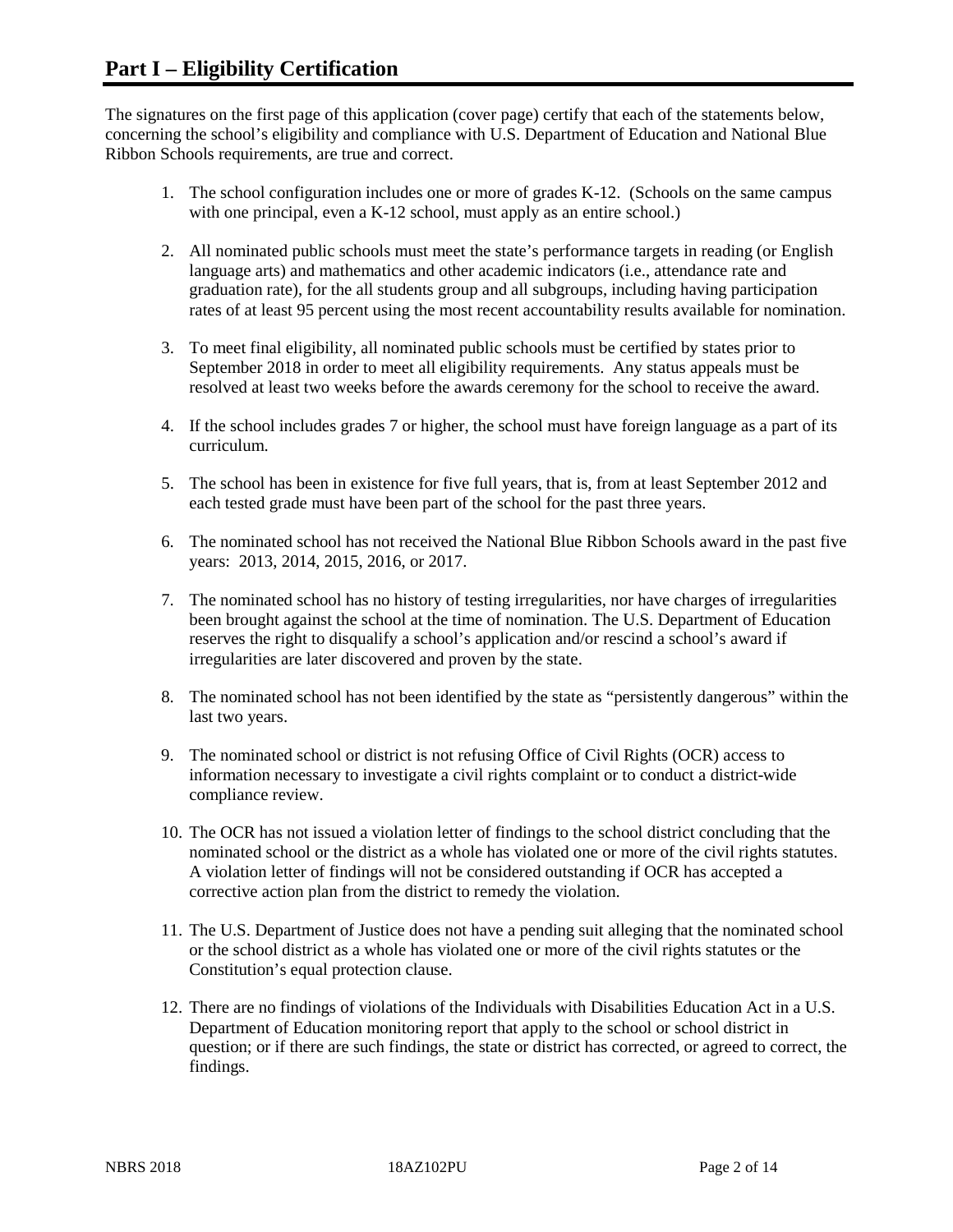#### **Data should be provided for the most recent school year (2017-2018) unless otherwise stated.**

## **DISTRICT**

|  | Number of schools in the district<br>(per district designation): | 27 Elementary schools (includes K-8)<br>5 Middle/Junior high schools |
|--|------------------------------------------------------------------|----------------------------------------------------------------------|
|  |                                                                  | 7 High schools                                                       |
|  |                                                                  | $0 K-12$ schools                                                     |

39 TOTAL

**SCHOOL** (To be completed by all schools)

2. Category that best describes the area where the school is located:

[] Urban or large central city [X] Suburban [ ] Rural or small city/town

3. Number of students as of October 1, 2017 enrolled at each grade level or its equivalent in applying school:

| Grade                           | # of         | # of Females | <b>Grade Total</b> |
|---------------------------------|--------------|--------------|--------------------|
|                                 | <b>Males</b> |              |                    |
| <b>PreK</b>                     | 0            | 0            | 0                  |
| $\mathbf K$                     | 0            | 0            | 0                  |
| $\mathbf{1}$                    | 0            | 0            | 0                  |
| 2                               | 0            | 0            | 0                  |
| 3                               | 0            | 0            | 0                  |
| 4                               | 0            | 0            | 0                  |
| 5                               | 0            | 0            | 0                  |
| 6                               | 0            | 0            | 0                  |
| 7                               | 0            | 0            | 0                  |
| 8                               | 0            | 0            | 0                  |
| 9                               | 36           | 50           | 86                 |
| 10                              | 38           | 49           | 87                 |
| 11                              | 34           | 34           | 68                 |
| 12 or higher                    | 34           | 40           | 74                 |
| <b>Total</b><br><b>Students</b> | 142          | 173          | 315                |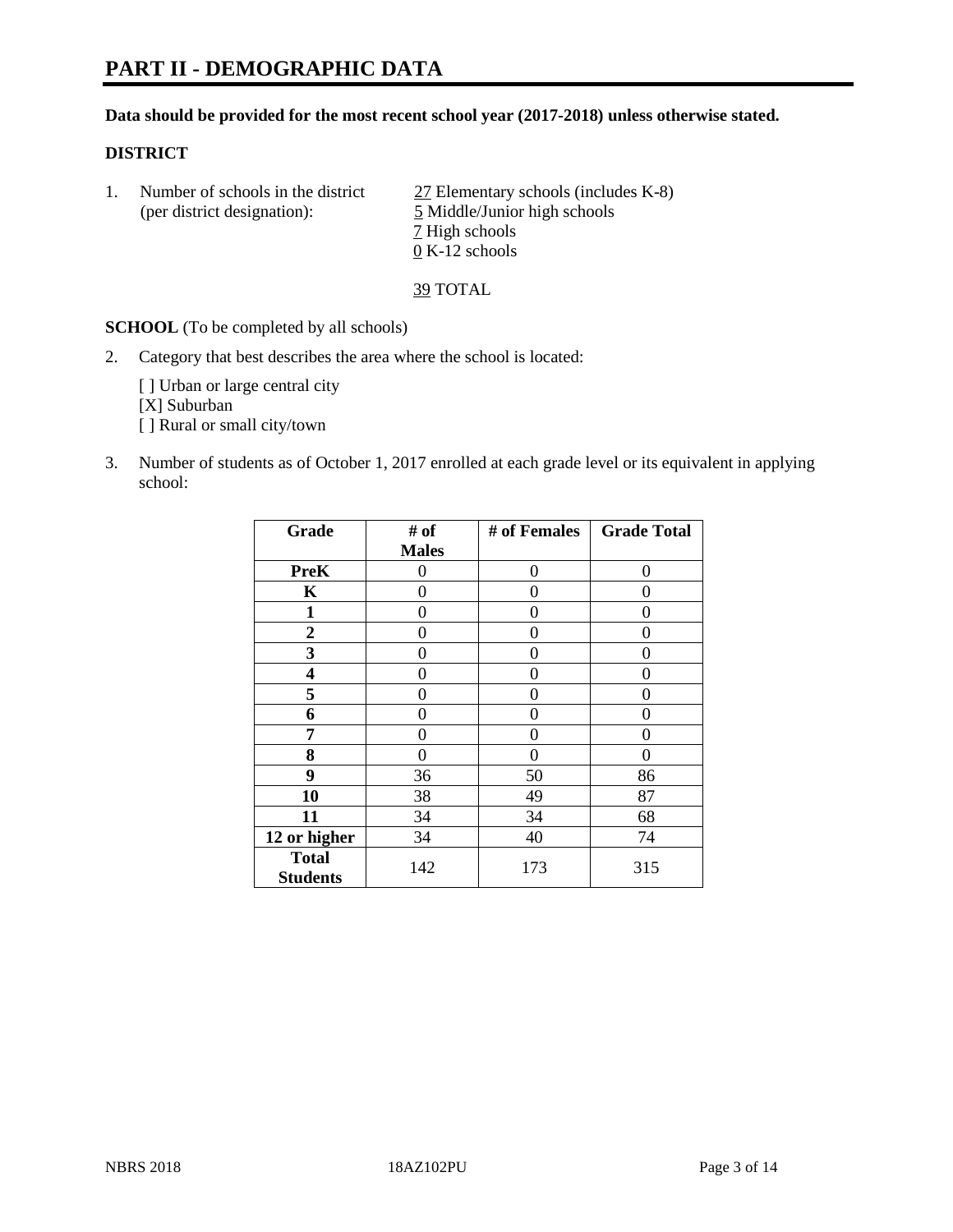the school: 23 % Asian

4. Racial/ethnic composition of  $\qquad 0\%$  American Indian or Alaska Native 2 % Black or African American 15 % Hispanic or Latino 0 % Native Hawaiian or Other Pacific Islander 57 % White 3 % Two or more races **100 % Total**

(Only these seven standard categories should be used to report the racial/ethnic composition of your school. The Final Guidance on Maintaining, Collecting, and Reporting Racial and Ethnic Data to the U.S. Department of Education published in the October 19, 2007 *Federal Register* provides definitions for each of the seven categories.)

5. Student turnover, or mobility rate, during the 2016 – 2017 school year: 4%

If the mobility rate is above 15%, please explain.

The increased rigor of our school and the fact that all Junior High students take Latin does not allow for students to enter after the first two weeks of school. We have students leave for various reasons such as family move, miss friends from other schools, and work load proving too difficult. We accept applications from all students, whether they have an honors background or not. For some taking all honors classes is too much for them.

This rate should be calculated using the grid below. The answer to (6) is the mobility rate.

| <b>Steps For Determining Mobility Rate</b>         | Answer |
|----------------------------------------------------|--------|
| (1) Number of students who transferred to          |        |
| the school after October 1, 2016 until the         |        |
| end of the 2016-2017 school year                   |        |
| (2) Number of students who transferred             |        |
| <i>from</i> the school after October 1, 2016 until | 13     |
| the end of the 2016-2017 school year               |        |
| (3) Total of all transferred students [sum of      | 13     |
| rows $(1)$ and $(2)$ ]                             |        |
| (4) Total number of students in the school as      | 315    |
| of October 1, 2016                                 |        |
| (5) Total transferred students in row (3)          | 0.04   |
| divided by total students in row (4)               |        |
| $(6)$ Amount in row $(5)$ multiplied by 100        |        |

6. English Language Learners (ELL) in the school:  $0\%$ 

0 Total number ELL

Specify each non-English language represented in the school (separate languages by commas): Gilbert Classical Academy does not have ELL learners with specific programs. GCA is a college preparatory program that has a full day of school for six years prescribed to provide college success. ELL accommodations are made by the individual teacher. Students must be proficient to be able to handle the amount of information read and discussed

7. Students eligible for free/reduced-priced meals: 11 % Total number students who qualify: 35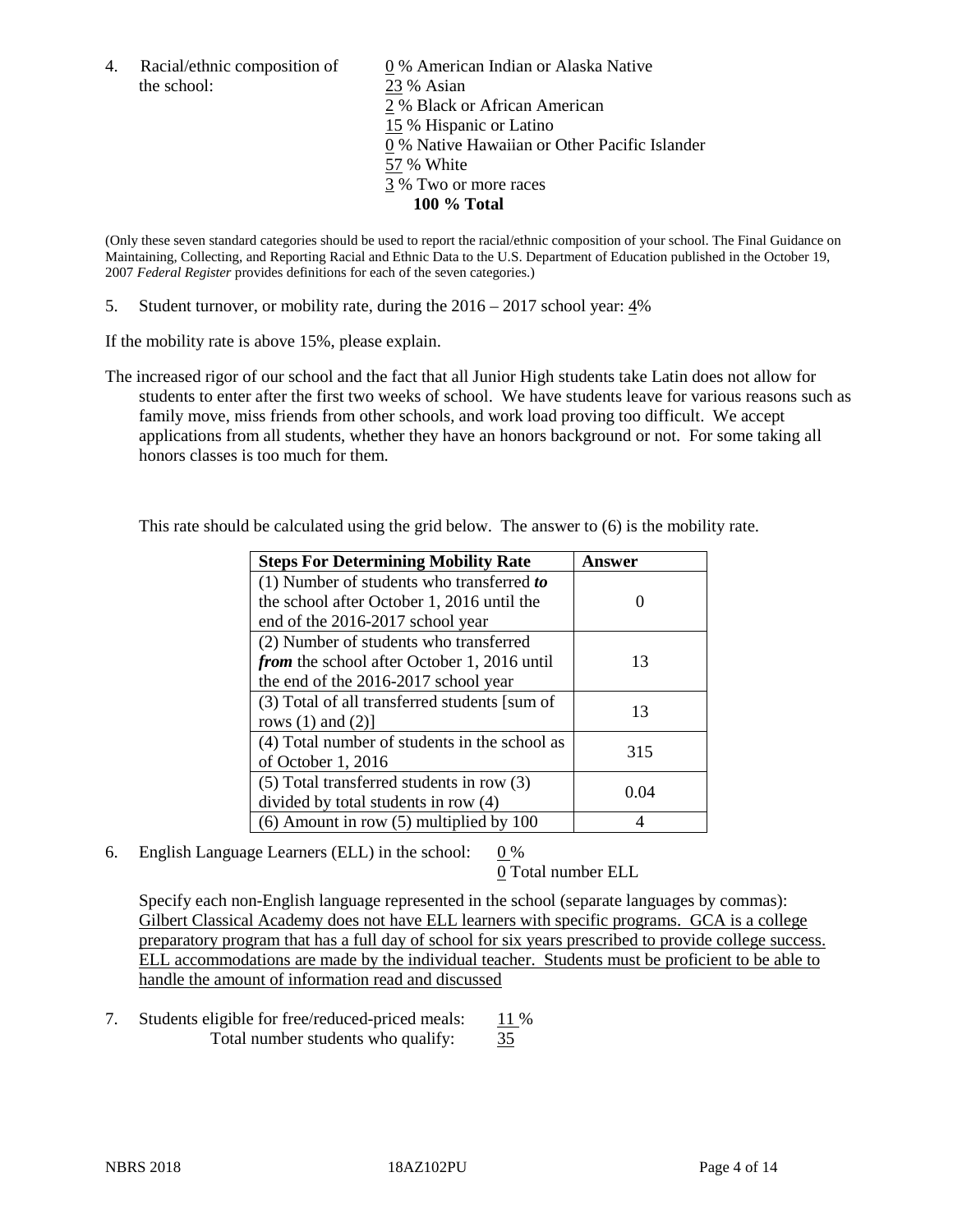1 Total number of students served

Indicate below the number of students with disabilities according to conditions designated in the Individuals with Disabilities Education Act. Do not add additional conditions. It is possible that students may be classified in more than one condition.

| 1 Autism                  | 0 Multiple Disabilities                 |
|---------------------------|-----------------------------------------|
| 0 Deafness                | 0 Orthopedic Impairment                 |
| 0 Deaf-Blindness          | 0 Other Health Impaired                 |
| 0 Developmentally Delayed | 0 Specific Learning Disability          |
| 0 Emotional Disturbance   | 0 Speech or Language Impairment         |
| 0 Hearing Impairment      | 0 Traumatic Brain Injury                |
| 0 Intellectual Disability | 0 Visual Impairment Including Blindness |

- 9. Number of years the principal has been in her/his position at this school:  $\frac{4}{3}$
- 10. Use Full-Time Equivalents (FTEs), rounded to nearest whole numeral, to indicate the number of school staff in each of the categories below:

|                                                                                                                                                                                                                                | <b>Number of Staff</b>      |
|--------------------------------------------------------------------------------------------------------------------------------------------------------------------------------------------------------------------------------|-----------------------------|
| Administrators                                                                                                                                                                                                                 | $\mathcal{D}_{\mathcal{L}}$ |
| Classroom teachers including those<br>teaching high school specialty<br>subjects, e.g., third grade teacher,<br>history teacher, algebra teacher.                                                                              | 24                          |
| Resource teachers/specialists/coaches<br>e.g., reading specialist, science coach,<br>special education teacher, technology<br>specialist, art teacher, etc.                                                                    | $\mathcal{D}_{\mathcal{L}}$ |
| Paraprofessionals under the<br>supervision of a professional<br>supporting single, group, or classroom<br>students.                                                                                                            | 5                           |
| Student support personnel<br>e.g., guidance counselors, behavior<br>interventionists, mental/physical<br>health service providers,<br>psychologists, family engagement<br>liaisons, career/college attainment<br>coaches, etc. | $\mathfrak{D}$              |

11. Average student-classroom teacher ratio, that is, the number of students in the school divided by the FTE of classroom teachers, e.g., 22:1 28:1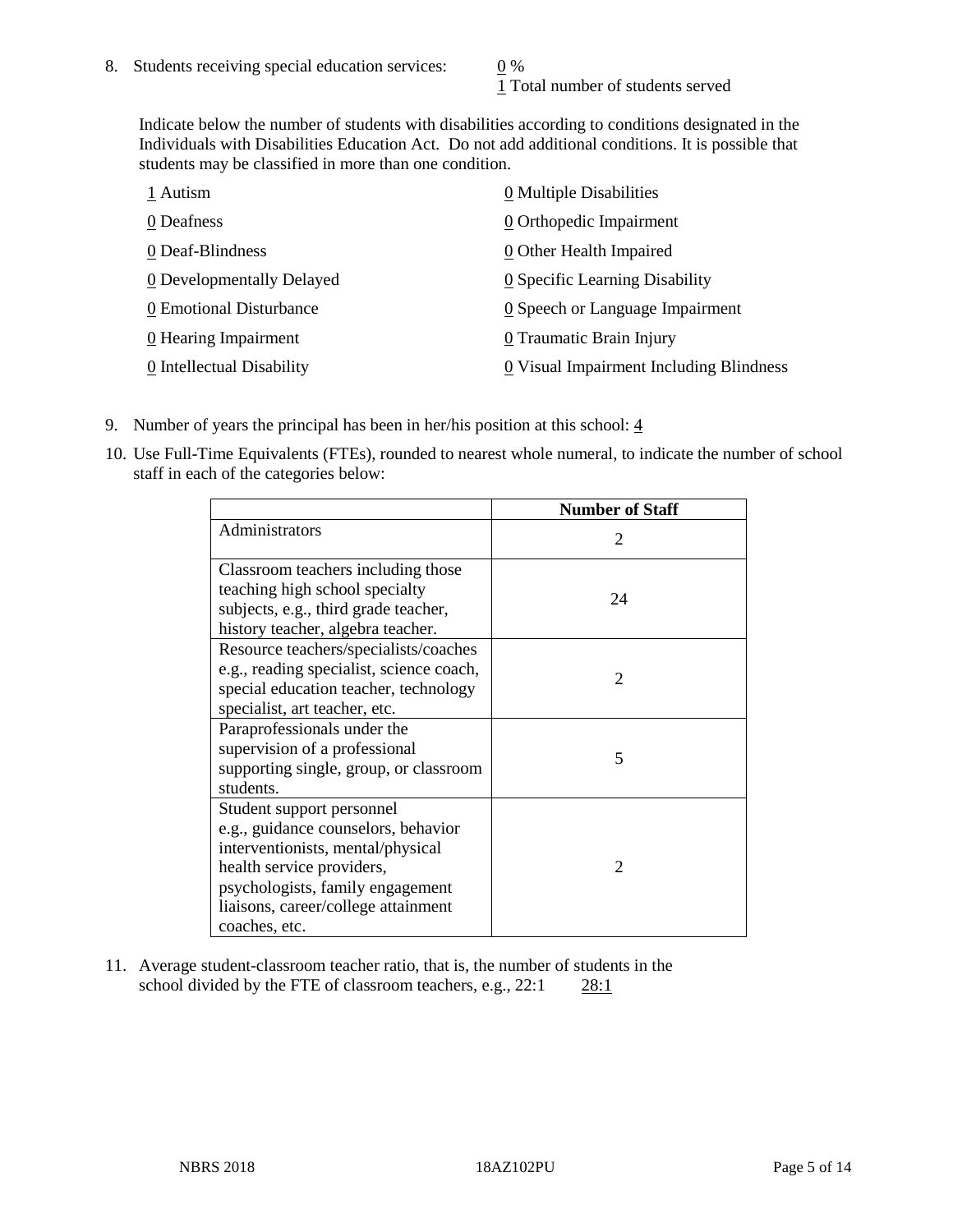12. Show daily student attendance rates. Only high schools need to supply yearly graduation rates.

| <b>Required Information</b> | 2016-2017 | 2015-2016 | 2014-2015 | 2013-2014 | 2012-2013 |
|-----------------------------|-----------|-----------|-----------|-----------|-----------|
| Daily student attendance    | 97%       | 97%       | 96%       | 96%       | 96%       |
| High school graduation rate | .00%      | 00%       | 00%       | ' 00%     | $00\%$    |

#### 13. **For high schools only, that is, schools ending in grade 12 or higher.**

Show percentages to indicate the post-secondary status of students who graduated in Spring 2017.

| <b>Post-Secondary Status</b>                  |                |
|-----------------------------------------------|----------------|
| Graduating class size                         | 54             |
| Enrolled in a 4-year college or university    | 93%            |
| Enrolled in a community college               | 6%             |
| Enrolled in career/technical training program | 1%             |
| Found employment                              | 0%             |
| Joined the military or other public service   | 0%             |
| Other                                         | $\frac{10}{6}$ |

14. Indicate whether your school has previously received a National Blue Ribbon Schools award. Yes No X

If yes, select the year in which your school received the award.

15. In a couple of sentences, provide the school's mission or vision statement.

The vision of GCA is to prepare students for success at a college or university by fostering the development of each student's academic and social potential.

16. **For public schools only**, if the school is a magnet, charter, or choice school, explain how students are chosen to attend.

Student go to our website and fill out an application. If more students apply than we have room a lottery is set to order the students and create a waiting list. The application is reviewed to find any major reasons why the student would not be able to achieve at an all honors level. The students are given a diagnostic math test to determine if math skills are at least grade level proficient. If there are any deficiencies that may inhibit the student from passing the classes they are counseled, and allowed to make the final decision. All students are allowed to try. If at the end of a semester students fail a class they must leave the academy.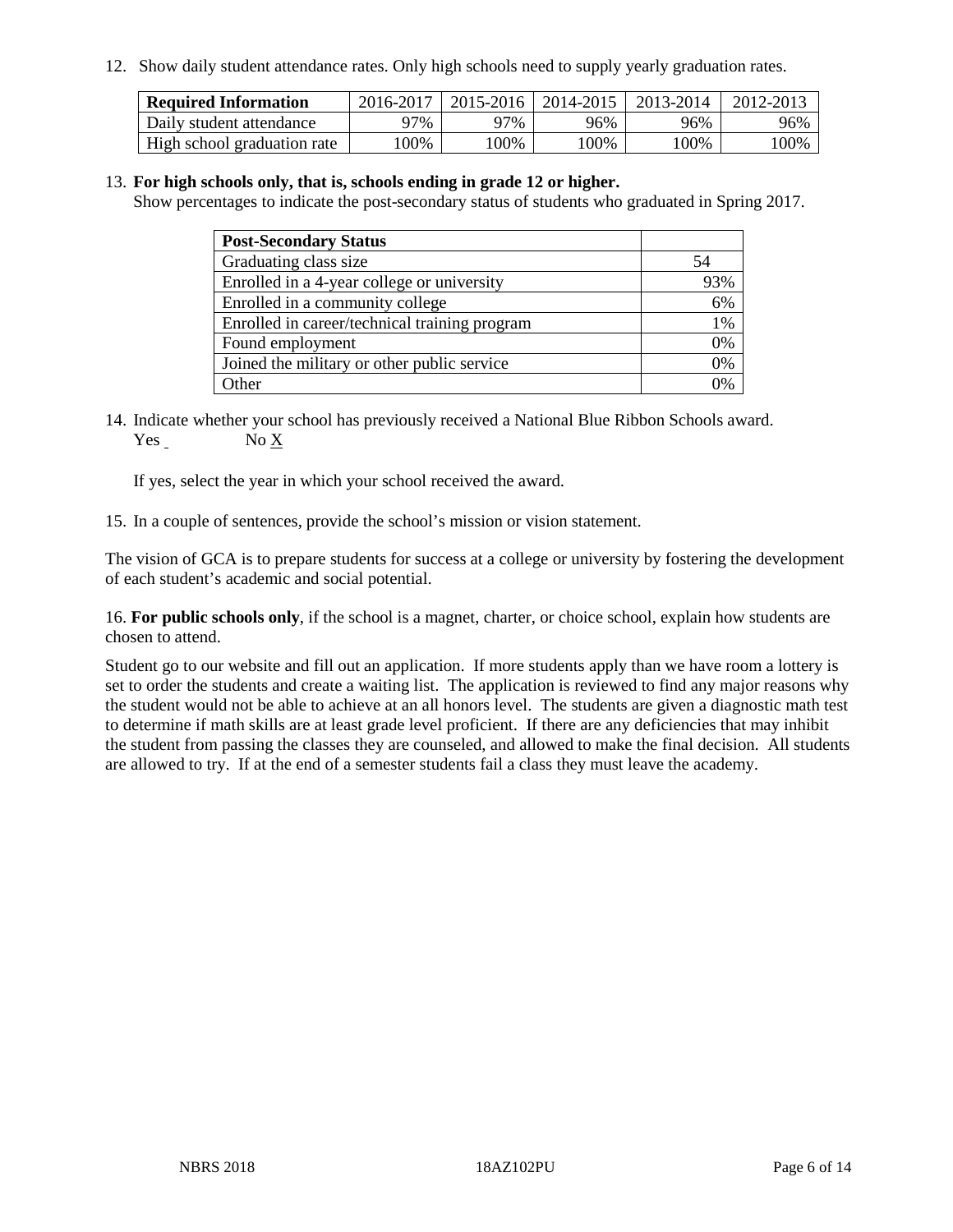# **PART III – SUMMARY**

("Sapere aude" or "dare to be wise" is the motto of GCA, a school based on the classical model of the Trivium. This tenant, which ancient Rome's poet Horace wrote in his epistle to a friend, stresses that the earliest cultivation of virtue happened with the study of the ancient Greek poets and philosophers, emphasizing the study of grammar, logic, and rhetoric, all of which is encompassed on the campus of GCA.)-Gilbert Classical Academy is a school without boundaries. Students that reside within the Gilbert Public Schools boundaries have priority for spots within the school. Out of boundary students come from surrounding districts to across the valley. Students can drive 20 to 30 minutes to school every day. We are located in a neighborhood, but service a much larger area. Socioeconomic status varies among our students and parents are very engaged in their students' progress and education.

GCA is rich with tradition and milestones and this is only the 11th year of existence, starting with a school of 200 students and housed in half of an old elementary school. Those students began some grand traditions. One of these grand traditions is 'breadbowl,' where our juniors and seniors play each other in a flag football game. We do not have a football team so this acts as our homecoming game. The reason they call it the 'breadbowl' is because during the game our outstanding PTO serves chili. When it had begun the chili was served in a bowl made of bread. Another tradition is our rose ceremony at graduation. Our seniors get two roses to present to people in their lives that meant a lot to them during their high school years. Winterfest is a huge outdoor winter carnival where all of our music groups perform and there are games for kids of all ages. Finally we take all of our senior retreat which allows our seniors to reflect on the times together and prepares them for their time going forward.

GCA is a school that pushes the top two thirds to go above and beyond all expectations. Our time is spent on those students to grow and thrive. Teachers make themselves available to all students. Also peer tutors allow for help during lunch, before, and after school. GCA is very social with several social activities. Dances, lunches, athletic events, and clubs allow students to enjoy time outside of the classroom. Our clubs give students opportunities to be leaders on our campus. Our clubs vary in shape, size, and interests.

Other areas of school supports that add to the educational experience at GCA. Our legion structure was designed to help the student body come together as a community rather than by grade level. Each teacher has a core group of kids that predominantly stay with them for their tenure at GCA. This allows for a relationship to develop between the legion leader and their kids. The near daily contact combined with the special team building activities surrounding Armageddon is unique to our school and make it special for students and parents. These legions are where we do everything from character education to competitions during the food drive, clothing drive, penny war etc. The unique culminating activity each year is Armageddon, which falls right before spring break. Armageddon is a day and a half of fun athletic, academic, problem solving games. The winning legion wins the sword and helmet and bragging rights for the year. Legions also gives students a specific touchstone on campus if they have questions or concerns in an academic class. We can provide guidance and tutoring; mentor students or provide them with a safe environment to relax for just a little bit during a busy day.

Lastly, our Senior Thesis Project has been an important part of our graduating class since our inception. The process of producing a 4,000 plus word research paper and defending it is daunting, but effective. It forces our kids to use all the verbal, critical thinking and writing skills we have been honing for the past six years. Each teacher is expected to mentor from one to three students per year; meeting with them regularly to critique their progress and give constructive feedback. Some teachers are much better suited to this task than others, but the overall experience is positive and beneficial for the student. The mentor is also expected to sit on the three-person panel during the fifteen minute oral defense at the end of the school year. This provides a "friendly" face and allows us to see the finished product. Personally, I have developed a deeper relationship with the students that I have mentored over the years. I think it enriches my practice to work one on one but also gives me insight into challenges facing our student community. The majority of students, though not enjoying the experience, find working with a member of faculty rewarding.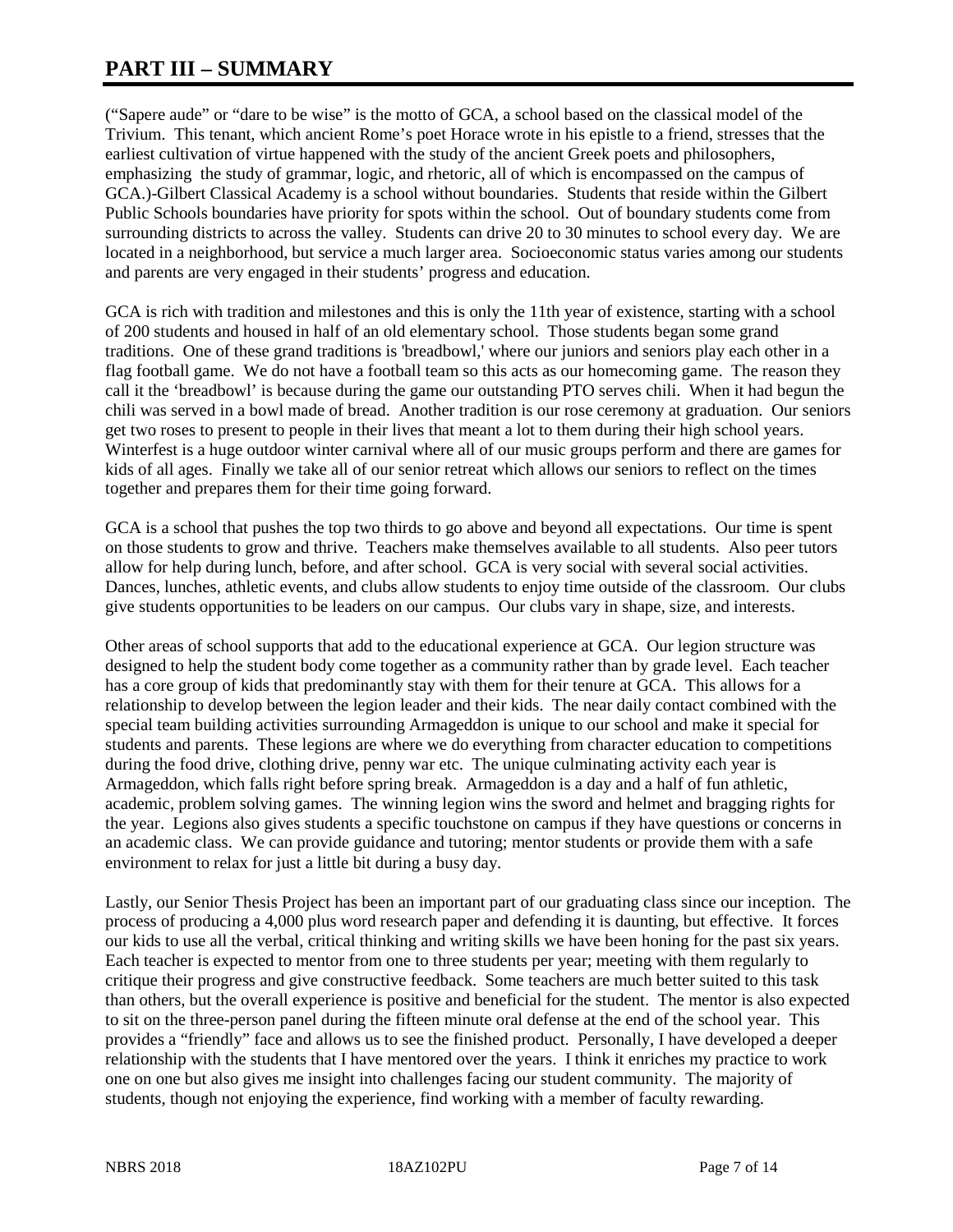# **1. Core Curriculum:**

GCA was founded on two main principles - a rigorous, Classical education (based on the Trivium) and integration of 21st century technology via 1-to-1 computing. The goal is to produce students who are prepared to be successful at a four-year college and lead to a lifetime of active learning and a career.

### Classical Education

The Trivium - grammar, logic, and rhetoric - are stages of learning as well as foundational disciplines. During the grammar stage of learning (normally kindergarten through early adolescence), teachers provide a rigorous grounding in the "grammar" (or basics) of English, history, mathematics, science, art, and music in the 7th and 8th grades. Students are required to study Latin for 2 years to enhance this basic understanding of the grammar framework.

During the dialectic or logic stage (for us 9th and 10th grade), Socratic questioning, logical argumentation, and discursive reasoning come to the fore. Students are required to study Spanish or Latin for 2 more years as a world language.

Later, during the rhetoric stage (11th and 12th grade), teachers emphasize public speaking, presentations, and a synthesis of the knowledge gained in the various disciplines. All seniors are required to complete and defend a Senior Thesis Project demonstrating mastery of the Trivium.

The GCA curriculum is a unified whole in which the grammar stage prepares students for the logic stage, which in turn prepares students for the rhetoric stage, thus preparing graduates for a lifetime of active intellectual inquiry and citizenship. In addition, GCA takes to heart Plato's observation that the fine arts and athletics play a crucial role in classical education.

GCA believes that the core disciplines are reading, writing, math, and science. The reason our students achieve the amount of growth lies in the vertical articulation of our curriculum and the other areas that enhance the above disciplines. Latin enhances the understanding and creative thinking in English, Science, and History. It improves the ability to read, write, and understand vocabulary. Music improves the ability to learn and reason which again enhances the other disciplines.

GCA has a belief based on the College Board's Equity Policy Statement that there should be equitable access giving all willing and academically prepared students the opportunity to participate in AP.

#### Honors courses

Honors classes often offer the same curriculum as regular classes but are tailored for high-achieving students — covering additional topics or some topics in greater depth. Classes designed to challenge students beyond grade-level in order to prepare them for success in future advanced placement courses.

#### Preparation for AP courses

Designed to better prepare students for the academic rigor of advanced placement courses and support the development of analytic skills. Helps students gain academic confidence while building their capacity to understand rigorous content. Students who enroll in our 7th and 8th grade classes benefit from early preparation and academic rigor to develop academic skills necessary to transition to AP coursework in high school. AP courses Cover the breadth of information, skills and assignments found in corresponding college courses Align with the standards and expectations of leading liberal arts and research institutions Provide motivated and academically prepared students with the opportunity to study and learn at the college level. Advanced placement courses let students experience college level instruction while in a supportive home/school environment.

#### **Mathematics**

In mathematics, our students have the opportunity to participate in classes that prepare them for A level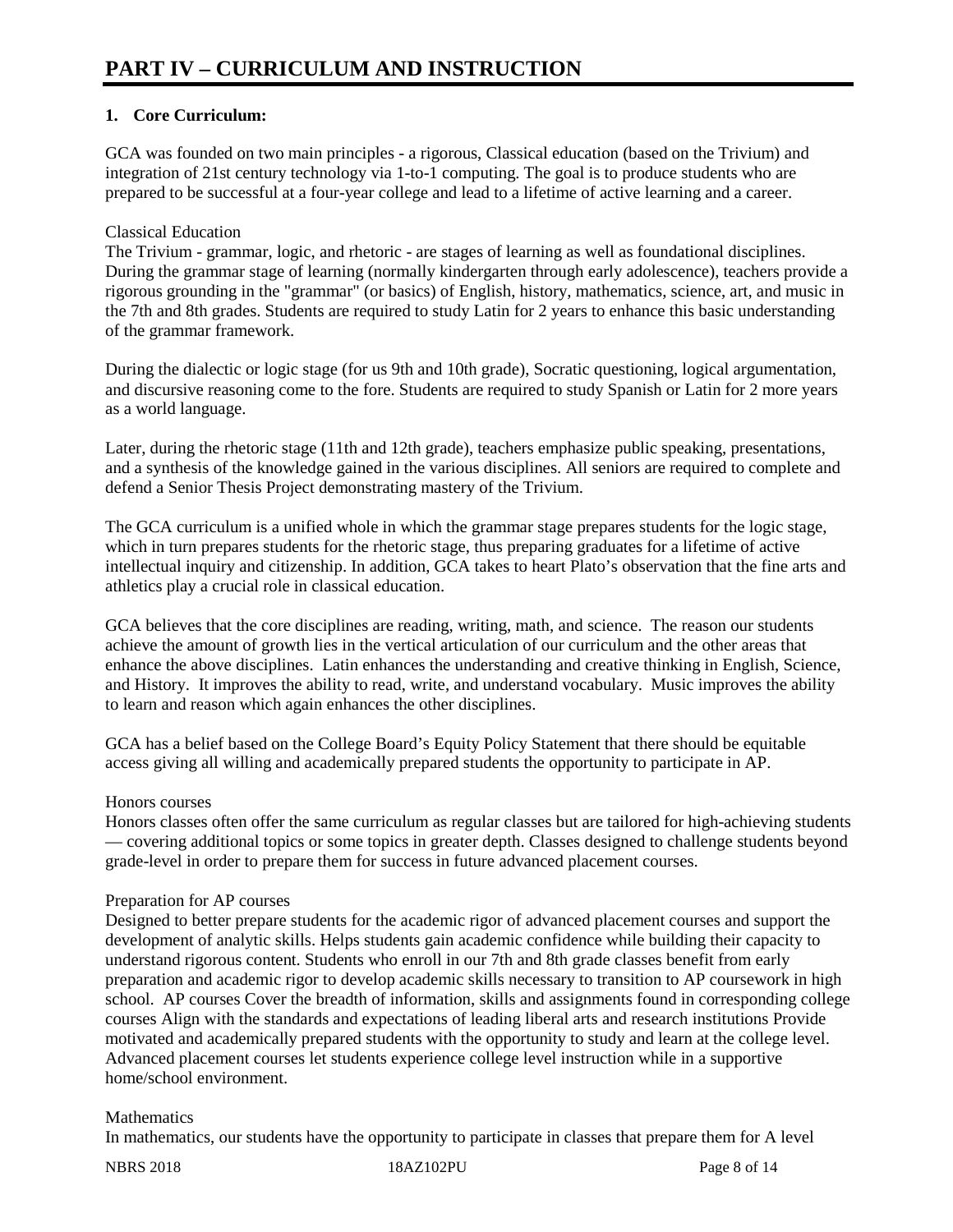mathematics as a 7th grader which directly leads them to High School Honors Algebra 1 as an 8th grader. GCA encourages students to be placed in the appropriate level of math course from entry into the school. Students may be placed in higher courses if they have the prerequisite knowledge. The high school courses available are Honors Algebra 1, Honors Geometry, Honors Algebra 2, Honors Pre-Calculus, AP Calculus AB/BC, Calculus 3 -Differential Equations, and AP Statistics.

Teachers utilize Socratic Seminar strategies across grade levels and content areas to deepen understanding. Students are challenged to build on skills throughout their years, as noted by the science lab examples showing increasing rigor from junior high through high school. Through non-traditional classroom experiences such as 'We The People' competitions and required Service Learning opportunities, students learn and apply tenets of good citizenship and gain life experiences to help them be contributing and productive members of society.

# **2. Other Curriculum Areas:**

Besides offering the mandated state curriculum of Arizona, GCA requires that students enroll in a Latin class as well as a fine arts class during their middle school years. Each day, these students are participating either in orchestra, band, or choir AND are also learning how to read and interpret the works of the ancient Latin authors. In their music class, students study the history, theory, notation and performance of mostly Western civilizations. Students learn how to analyze, synthesize and evaluate musical compositions and their own personal success as a musical performer. A large component of the music courses are quarterly performances, where students showcase and demonstrate their knowledge and must display their skills and abilities for an audience. Through their Latin study of the literature, the students are developing their Latin as well as English vocabulary, learning about the complexities of Latin and English grammar, and examining the foundations of western history and literature. In their high school study, students still are required to continue with their fine arts pursuits, with new opportunities in visual art, theater performance or technician, and classical guitar AND to pursue a world language, whether it be Latin or Spanish.

Service Learning College and Career Prep or STEM Service Learning College and Career Prep: This course provides an opportunity for junior and senior students to develop personal and leadership skills through service. Students relate the service experience to course objectives through structured reflection and learning activities. The STEM Service Learning class is based on an Engineering Project in Service curriculum developed at Purdue University and sponsored locally by Arizona State University. Students will learn the human-centered design process and then apply it to solve a real-world problem faced by a partner organization in the community. Both Service Learning classes allow students to explore educational and career choices as they begin their 'Road to College.' Students also work on college entrance exam preparation through Khan Academy (based online within the College Board platform). Counselors meet weekly during second semester with the junior class to develop materials that become a part of their college portfolio. This includes a transcript, resume, college search, scholarship search, college prompt essay, personal essay, common application essay, a questionnaire with college entrance exam test scores, and list of colleges students plan to apply to. During the first semester counselors meet with the seniors one on one to go over the portfolio that the student created their junior year. This is the time that students begin to apply for colleges and scholarships. Counselors go to the service learning classrooms to share updates and scholarship opportunities. Colleges visit the school so that juniors and seniors can come in for presentations and ask questions.

Service learning classes allow students to collect service hours, build quality college resumes, and study for entrance exams so the portfolio they present to colleges makes them look attractive and desirable to highly selective colleges and universities.

Physical education provides exercise science, health, and nutrition to students from the 7th to 9th grades. The PE department teaches proper stretching, strengthening, and movements that will promote lifelong health and wellness. The PE department also promotes critical thinking and presentation skills by doing a research project that they present.

NBRS 2018 18AZ102PU Page 9 of 14 GCA is a one to one technology school. Each student is presented a Chromebook at the beginning of each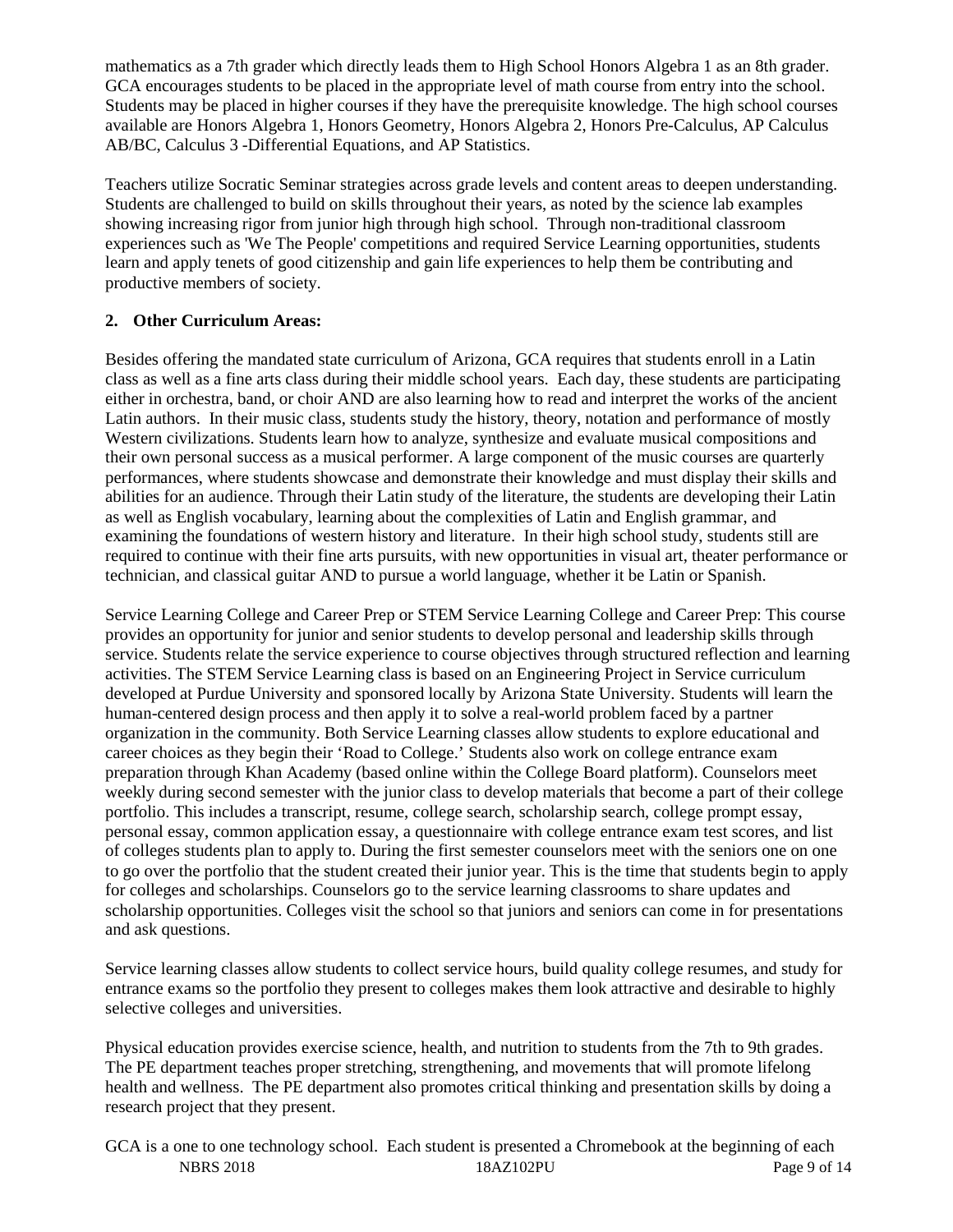year. The Chromebook is used for a myriad of reasons such as communication of assignments, collaborating on assignments and projects, and turning homework and classwork in. Chromebooks are used as learning tools in several classes to enhance learning, find information that is shared socratically, and assist in jigsaw learning. Google Apps for Education are used to write papers, create presentations, and formatively assess student progress.

#### **3. Instructional Methods, Interventions, and Assessments:**

Teachers practice differentiated instruction, project-based learning, technology-supported critical thinking activities and Socratic style questioning in order to meet the diverse needs of GCA students. Teachers use formative and summative assessment data to identify students struggling with performance objectives. With that data, teachers review and reteach specific objectives many times utilizing a different mode of instruction and then follow through with reevaluation of mastery.

GCA students are constantly challenged to think beyond the main target objectives of the lessons in order to encourage and maintain high levels of achievement. Through higher-level questioning and open-ended projects, students are encouraged to apply the concepts they have learned to the bigger picture of the world around them. Project-based learning is encouraged and application beyond the classroom is expected. Students are constantly answering the questions, 'Why?' and 'What impact would this have?' in every course with every topic in true Socratic fashion.

By nature of the honors level curriculum at GCA, students are routinely asked to employ the higher level thinking skills of evaluation, analysis and synthesis in their daily work. These skills are often developed while working on assignments that require some element of collaboration, whether it be a Trojan War partner PowerPoint in Latin, or a Socratic Seminar on food modifications. As a staff, we also spent time collaborating on defining behaviors of highly effective teachers and then planning effective ways to implement these practices in our individual classrooms. Many teachers utilize their lunch period to offer tutoring in either one-on-one or group settings. During our Highly Effective Teacher professional development, we collaborated in small groups to identify effective strategies we each, in our own content area and grade level, that have helped students be successful. While our classes may be honors and AP level, not all of our students are identified as gifted or have a qualifying COGAT score, so we routinely differentiate for the various levels and learning styles of our students. This can also be the rationale behind the student survey comments of "All of my teachers change their teaching to meet my learning needs". The curriculum is challenging, but the responses of "My school provides learning services for me according to my needs" and "All of my teachers use a variety of teaching methods and learning activities to help me develop the skills I will need to succeed". Having technology in the form of student laptops facilitates many classroom opportunities for integrating technology and learning experiences. Students are also expected to make connections between content areas routinely through multi-disciplinary activities and projects. All numbers are on a 4 point Likert scale (1 - 4).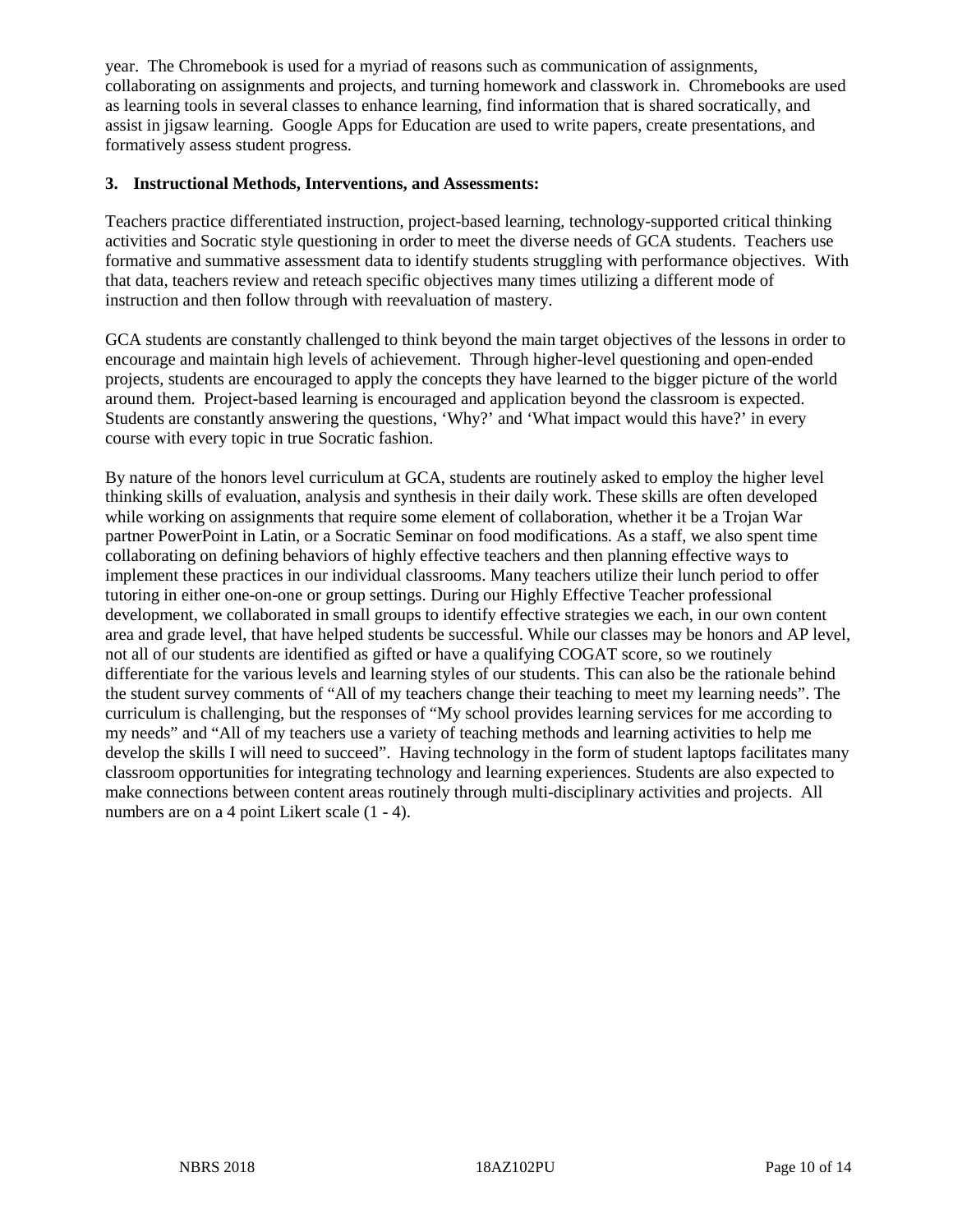## **1. School Climate/Culture:**

On the campus of GCA, there are a large number of clubs that provide a number of opportunities for students to connect to the community of GCA. Everything that is done on the GCA campus is to help students thrive in college. Clubs provide leadership opportunities for students to use skills to promote, serve, and achieve something that helps the school and the community. Our Ambassador club is one of those clubs that help new students and parents feel welcome and spread the mission of the school. They take part in informational and orientation meetings, give students tours on invitational days, and work with new students during orientation. Ambassador club is just one the clubs at GCA that teaches students to be leaders and helps establish the culture for new students at GCA.

Legions are a pivotal part of GCA life. Legions serve as a homeroom where students connect with a teacher and other student during their 6 year stay at GCA. Students come into the legion as 7th graders learning the ins and outs of the GCA Way. Upperclassmen are able to build relationships with underclassman and give them a mentor to look up to for assistance. Legions give upperclassman opportunities to pass on traditions and knowledge that helped them navigate the waters of GCA. Teacher have a chance to know a student for 6 years. The opportunity to watch a student grow and mature is invaluable. When the time for a student to ask a letter of reference from a teacher, there is always one teacher that knows his/her students really well. GCA also runs many competitions and activities through legions in what we call Spartan time, in the traditional of the classical school. Armageddon is our culminating activity that pits all legions against each other in school wide competitions.

Recently GCA received a grant to pay for and offer the program Character Strong. Character Strong is a character development curriculum that provides 35 lessons per grade at the middle school level and 25 lessons for each grade at the high school level. Each lesson is 30-40 minutes focused on character development and social and emotional skills with videos, activities, and more. A simple way to support the whole child and transform our school climate by promoting positive interactions and relationship skills. The outcomes that are expected for this program are far reaching. We want our students to be more kind in general, be more respectful, understand that caring is more than just tolerance. We want to see and feel our student's kindness. It should be palpable. Our world is changing and we need to direct our students through a kinder life. This program will reach out to our entire population including staff during our advisory period and through student interaction. We believe that relationship and soft skills are important and affect more than just the whole child, but the world around them.

Gilbert Classical Academy staff works as hard as the students. Under the shared vision of GCA to prepare students for success at a college or university by fostering the development of each student's academic and social potential the staff is motivated to push each student as far as they are willing to go. Teachers are given curriculum, technology, and supplies needed to provide a highly rigorous environment for the students. Teachers are provided time to meet with curricular groups to vertically align learning goals during PLC's. They are also provided time to meet with grade level peers to provide a team educational experience for the students. Professional development is provided to keep teachers practices sharp and constantly improve student learning. Faculty seminars are also a part of our culture as we discuss issues and concerns in a Socratic manner. The biggest support is our PTO as they provide appreciations lunches once a month so teachers can get together and enjoy each other's company and share experiences. With all of the hard work the staff is rewarded by the growth and final product of our graduates being ready to thrive at any college they choose to attend and the bright future they have ahead of them.

#### **2. Engaging Families and Community:**

There are many opportunities for students to participate in a wide variety of service projects at GCA. All of our students complete 80 hours of community service. Over 50 of those hours are spent outside of school events directly impacting non-profit community organizations at the local, state and occasionally national levels. Students see personally the impact they as individuals have on the world around them.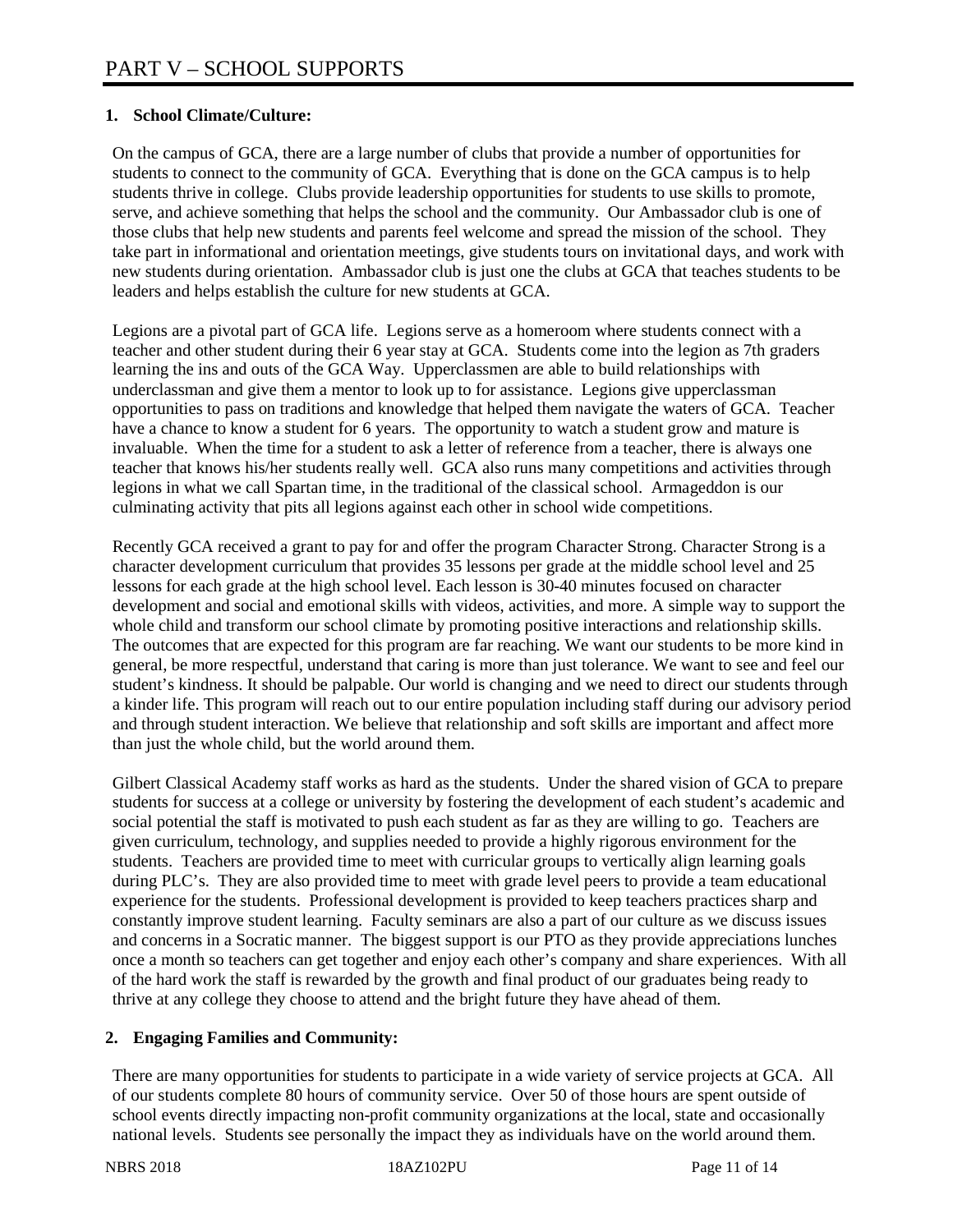Approximately 45 juniors enroll in the optional STEM course which works in conjunction with ASU's EPICS program (Engineering Practices in Community Service).

In the STEM Service Learning course, student teams find a community partner in need of help. Teams then design a solution, seek and receive funding based on a pitch and a detailed plan in conjunction with donations to the EPICS program at ASU. Teams then build and implement this solution solving the nonprofit's problem. Each year we have had a team win the PITCH Generator award from ASU for their high funding award. Previous teams have also won Volunteers of the Year Award from A New Leaf, Community Impact Awards from ASU and scholarships from the ASU Department of Engineering. Experiences like these enrich our community, but clearly teach our students what a direct impact they can have on the world around them. Students also have service opportunities by participating in activities sponsored by "Reach Out Spartans," National Latin Honor Society, and National Honor Society. These organizations have collected canned food for the needy, made blankets for Project Linus, and much more.

Parents and community members are heavily involved in several school activities and leadership councils. The GCA site council consist of parents, teachers, community members, staff members, and the principal. This council oversees and provides input for several activities and budgets in which the schools are responsible. GCA's PTO is powerful and involved. A little under half of our parents are regularly involved in our PTO. Several of our traditions are organized and run by our PTO. They also do a teacher appreciation lunch every month to allow the teachers to come in and eat together fully provided by the GCA PTO. Parents are also given the opportunity to volunteer during the many educational field trips provided by the wide variety of clubs and activities. Parent involvement is key to the success at GCA.

At Gilbert Classical Academy, faculty and staff know that is imperative to keep parents informed and involved in their children's education. Besides providing families with the district on-line grading system, Gilbert Classical Uses "Google Classroom" to keep our community informed about what is going on our campus.

#### **3. Professional Development:**

Professional development for Gilbert Classical Academy is focused in two main areas, AP standards and Socratic learning. With the vertical articulation being one of the strengths of our small school, the College Board AP standards are important to be mastered by the 10th, 11th, and 12th grades. Each summer AP teachers attend College Board's AP summer institutes. These summer PD opportunities allows teachers to become more familiar with the standards and network with other AP teachers to define and refine skills and understanding of the AP standards. This knowledge is brought back to departments Professional Learning Communities (PLC) and disseminated down and then vertically aligned beginning in the 7th grade to begin reasoning and thinking toward the AP level.

The other area of importance is Socratic learning. Each new teacher is sent to a Socratic seminar training at the beginning of the school year where the skill is taught, practiced, and resources provided. The staff has an in house training every year to refresh and practice Socratic skills. Multiple staff meetings are run socratically to reinforce and model the practice. GCA also has two rooms set up socratically to encourage seminars more often.

Gilbert Public Schools has a large professional development catalog. Classes range from classroom management to assessment strategies. Trainings on standards based curriculums and use of technology are widely attended.

#### **4. School Leadership:**

GCA's desire is to help students learn and improve on a daily basis. The leaders and staff work together to make decisions that will benefit GCA and move it forward. Decisions whether academic or extracurricular are discussed as a team and the goals to move GCA forward are put into action by everyone involved.

NBRS 2018 18AZ102PU Page 12 of 14 The commitment to shared values and beliefs is clearly evident in the high performance of our students as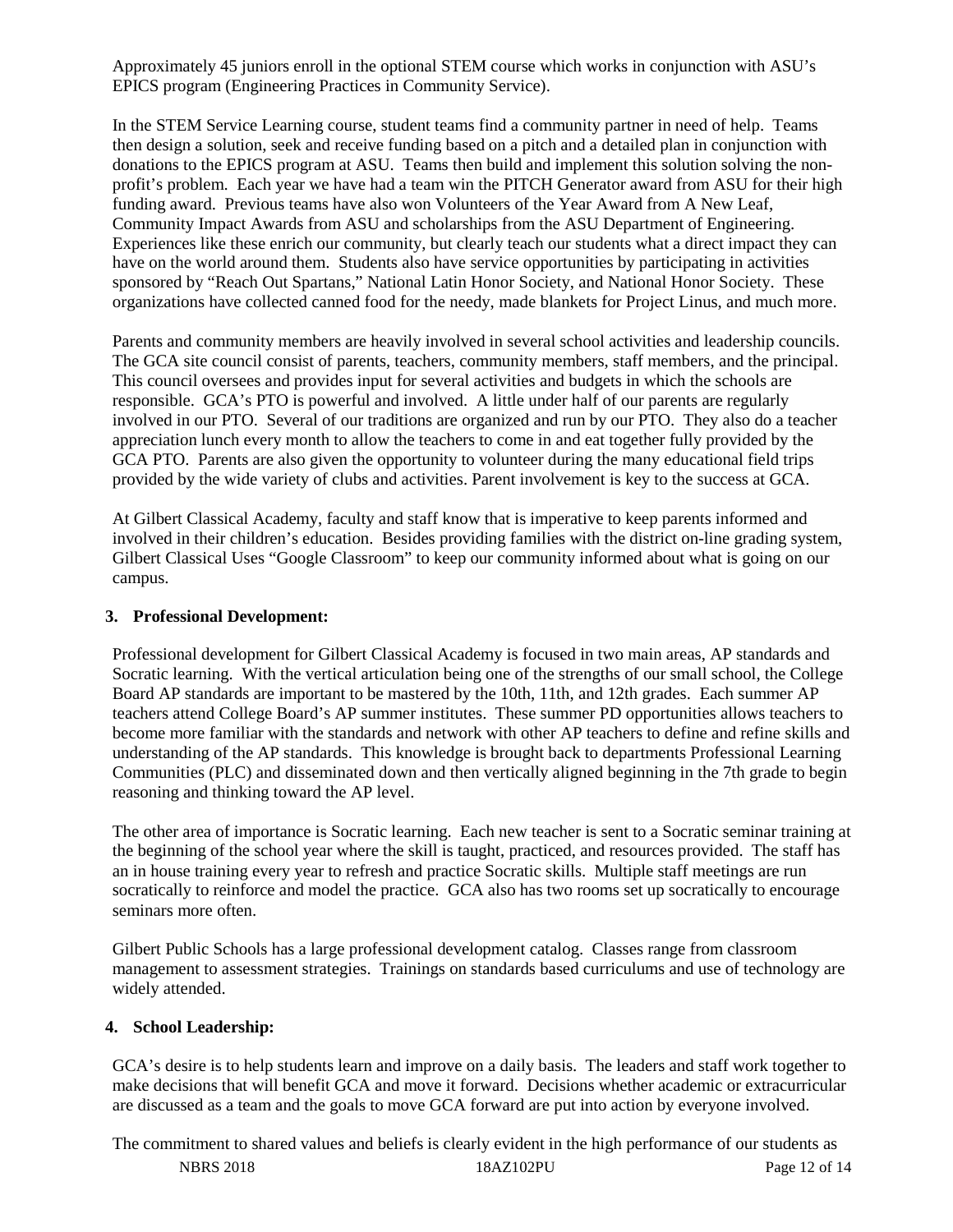evidenced through various items (AP scores, CRE's, academic achievements of students, ASVAB, etc.). PLC meetings are conducted on a weekly basis with goals targeted at student achievement. Through these meetings the programs and classes are continually discussed and evaluated to ensure a rigorous and equitable learning environment for all students. Data is evaluated to understand our successes and to develop plans to strengthen the academic weakness of our students. Also, upon new teachers entering the GCA school faculty, mentoring is conducted to assist the teachers in understanding the high expectations and educational environment at GCA. There is a clear commitment to communicate these ideals with parents, students, and faculty.

Throughout the school year administration has scheduled in-school professional development covering a range of content from CASL to PBIS. The training is targeted directly at improving and supporting students and the learning environment. Many of these trainings are taught by GCA faculty that present this material as it relates directly to the GCA student and mission. Data are presented and utilized in developing and improving the student learning environment.

Administration makes a significant effort to be actively engaged in the classrooms. They regularly make visits, talk to students and show interest in our teaching practices. Administration makes a point of communicating its impressions to teachers almost immediately through email which allows for adjustments or starts a dialogue. The administration is looking at the environment and lesson making sure there are sound educational interactions between teacher and student and the students themselves. Both the principal and assistant principal make it a point to be accessible to staff, parents and students. The administration also promotes and supplies opportunities for professional development and the institution of innovative and creative instruction. The general feeling is that the principal and assistant principal are mentors and coaches; resources to be utilized for problem-solving which is helpful to new teachers to our campus.